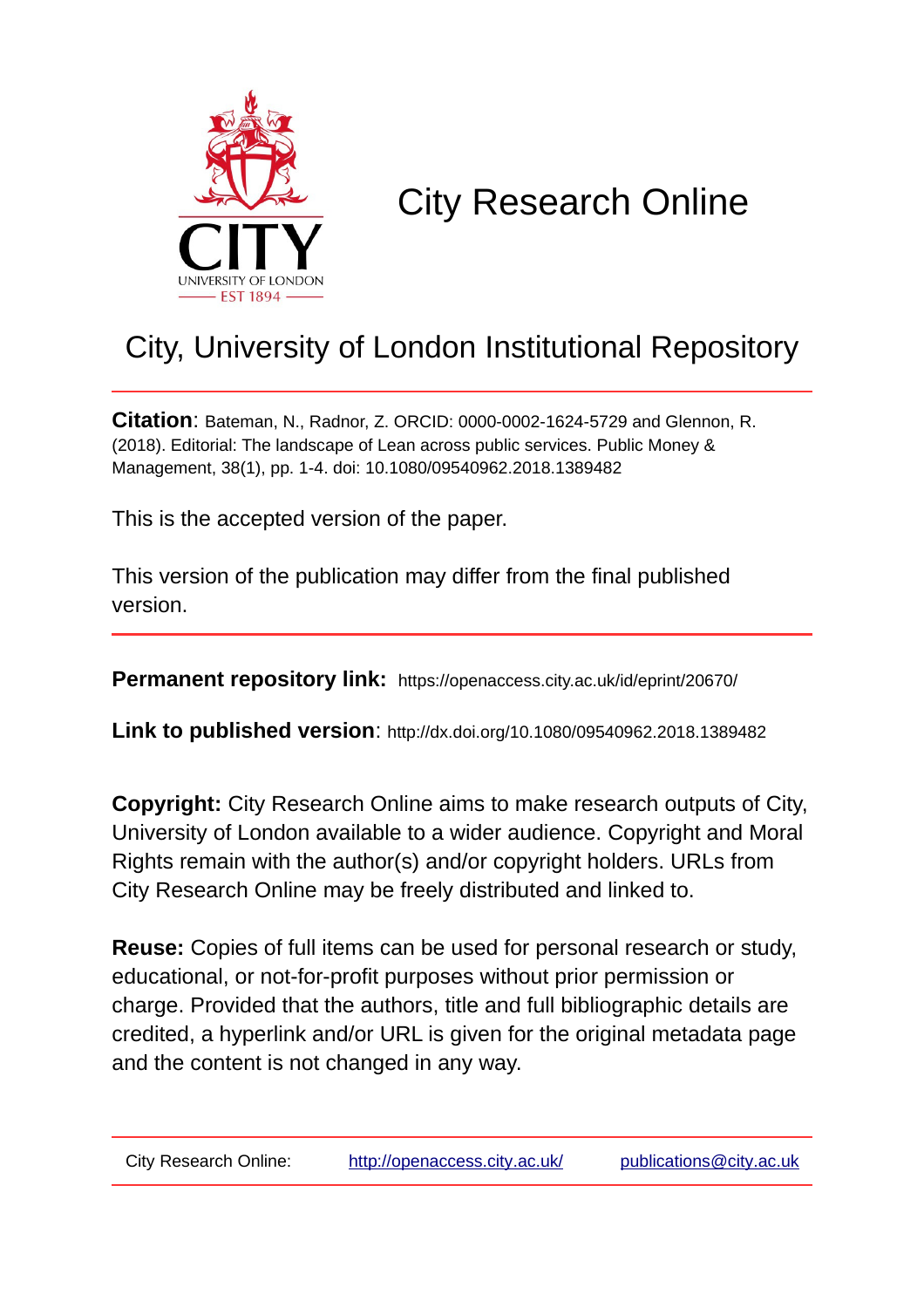## **The development of "lean" (and associated techniques) in public, third and voluntary services**

## *Nicola Bateman, Zoe Radnor, and Russ Glennon*

Ten years ago in Public Money and Management (Volume 28, Number 1), Radnor and Boaden (2008) wrote an editorial entitled: 'Lean in Public Services – Panacea or Paradox?' (pp 3-7) as an introduction to a set of articles examining lean in Public Services. In this themed issue Radnor returns with Bateman and Glennon to reflect on the implementation of lean in public services ten years on. The first point to note is that lean (and associated techniques) is still being implemented and the question is still being asked! Can lean address the challenges of public service delivery (a panacea)? Or is it a distraction for public sector managers (a paradox)? In this editorial, we reflect on the original editorial and issue to understand how far we have (or have not) come, as well as examine the current state of play and introduce the articles in this issue. We will not give a detailed overview of lean, as this was presented in 2008 (Radnor and Boaden, 2008) and can be easily found in other sources (e.g. Liker, 2004; Ohno, 1988; Womack and Jones, 2010; Womack et al., 1990), with Holweg (2007) providing a useful genealogy of lean's production origins.

Public service reform has continued apace across the globe, with spending levels reduced within and across the vast majority of services and countries. A plethora of management tools, techniques, and theories have made the sometimes arduous journey from their origins in the private sector to the public or voluntary sectors, but lean, or the Toyota Production System to give it its original name, remains one of the most intriguing. Simple to understand, yet simultaneously complex to implement; highly specific, yet the fundamental concepts seem eminently translatable to wider contexts. It is these tensions and contradictions that make the study of lean, particularly in public, third and voluntary sector services, so thoughtprovoking.

The original editorial (Radnor and Boaden, 2008) distilled lean's key points and raised some questions. It asked where was lean being applied and which elements from lean were relevant? The key findings noted that the approach taken was very tool-based especially on lean projects and rapid improvement events (RIEs). A recent survey and report (Bateman et al., 2017) concluded that this was still the case  $-$  a strong emphasis on tools with visual management a significant one (Galsworth, 2005). Importantly, the report (Bateman et al., 2017) highlighted that organizations recognised the need to embed lean into organizational strategy, and to have clear teams and resources dedicated to lean, as well as to capture the benefitsin order to sustain its implementation and focus. This shows a maturity over the past ten years in the understanding of the complexities and length of time needed to successfully implement lean.

The original editorial (Radnor and Boaden, 2008) also found that the majority of the case studies were in healthcare, and often case studies were carefully selected to demonstrate the benefits. Since then the application of lean (and associated techniques) has broadened across public, third and voluntary services, as the articles in this edition illustrate. Matters of application, as should be the case, has not gone unchallenged, with papers such as Carter et al. (2011; 2017) raising questions over worker autonomy and performance-driven culture. The issue of lean's impact on the worker was highlighted in the editorial in 2008 (Radnor and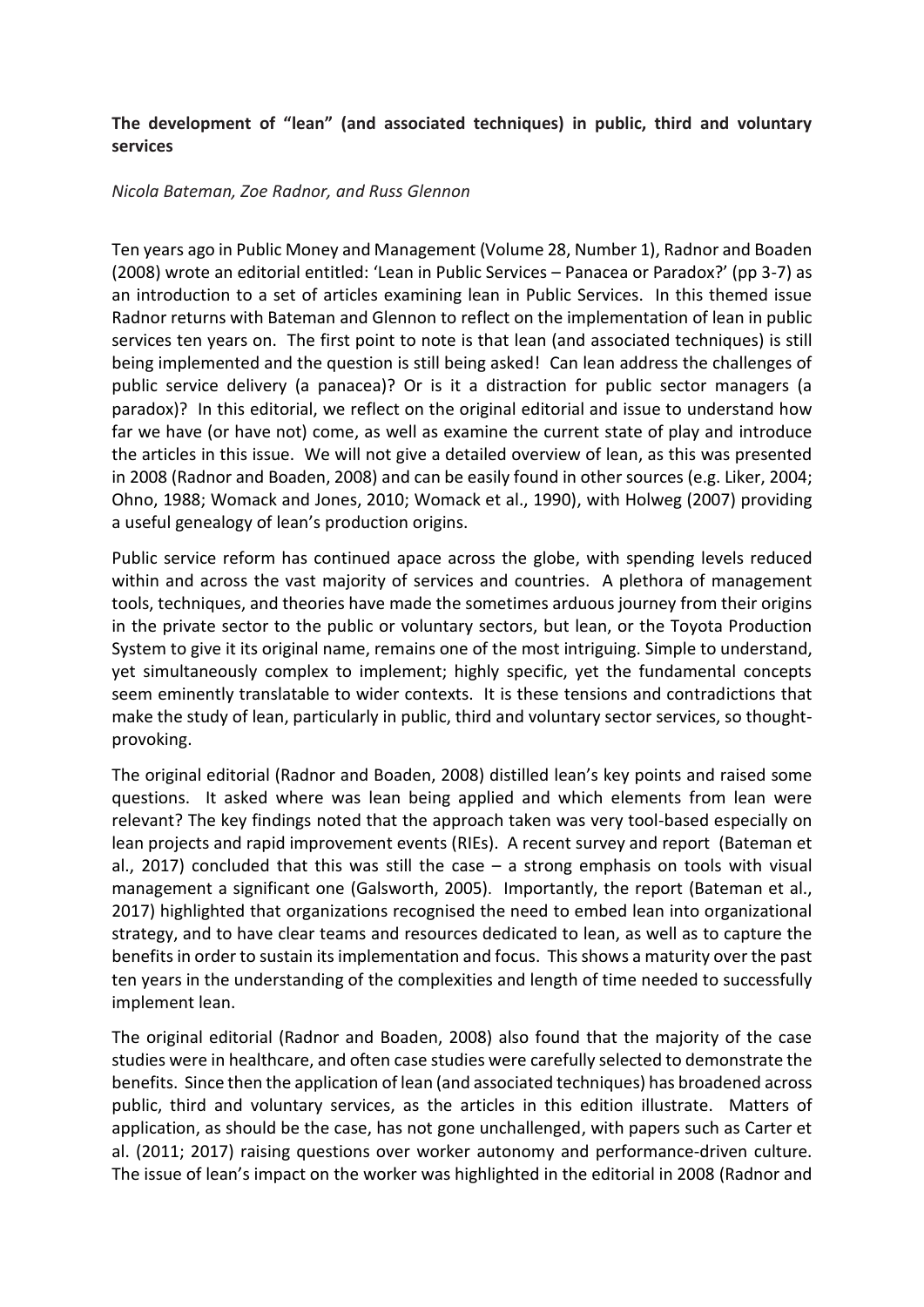Boaden, 2008), as was the process and sustainability of lean. Like the people issue, process and sustainability have been considered in research and articles over the past ten years, with the continuing recognition that lean and associated techniques should be *adapted* not *adopted* within public services. Recognizing that lean is context-dependent has led to further engagement of other disciplines, including service and operations management, thus unpacking some of the key elements needed to implement and sustain lean (and associated techniques) in public, third and voluntary services (see Osborne et al., 2015; Radnor and Osborne, 2013; Radnor et al., 2016).

In order to outline the articles in this issue, it is worth reflecting on the history of lean, which is unsurprisingly dominated by the history of automotive production. Early modes of car production operated as craft processes, where skilled craftsmen painstakingly hand-built small numbers of bespoke cars for the few who could at that time afford them. Ford, inspired by Taylorist scientific management, sought to improve quality and reduce costs – both aims still highly valid today. He did this through 'designing for manufacture', i.e. systematising and standardising the process of manufacturing to reduce reliance on individual skill, and to enable consistent and easily attachable part manufacturing (Womack et al., 1990), culminating in his famous production line. This mass production model spread far and wide and remained dominant for decades, and some would argue is still dominant in some parts of manufacturing.

Lean is often described as a reaction to the failures and weaknesses of mass production – the focus on bulk production and the inherent challenges around maintaining quality at volume, as well as the potential inability to adequately reflect customer need.

Lean, or rather the Toyota Production System (TPS), emerged out of a highly specific context: not just manufacturing, but automotive manufacturing, and from one country and one specific company. Toyota's story is quite remarkable, yet as revolutionary as TPS / lean is, it has proven to be much harder to translate into similar success elsewhere with any surety. Lean principles have informed much of the practitioner world, as well as the academic sphere. Drawing our understanding together, if we consider the 'turns' in the lean field, we may observe a series of broad phases:

- Toyota's development and implementation of TPS defining the approach that emerged from Toyota's practices
- Attempts to develop lean in other automotive manufacturers
- Lean's development into broader manufacturing applications (and subsequent influence in the operations management literature)
- Early application to healthcare and public services, characterised by localised successes and contrastingly failures to embed lean in public services – highlighted in the 2008 PMM themed issue (Vol 28, Number 1)
- Recognising the benefits of lean and its context dependency, so drawing on service and public management – engaging it within the emerging disciplines of public service operations management and public-service dominant logic

Thus far, we have discussed lean's historical roots in automotive manufacturing, and its wider transmission into the product-dominated manufacturing world. Thinking from the private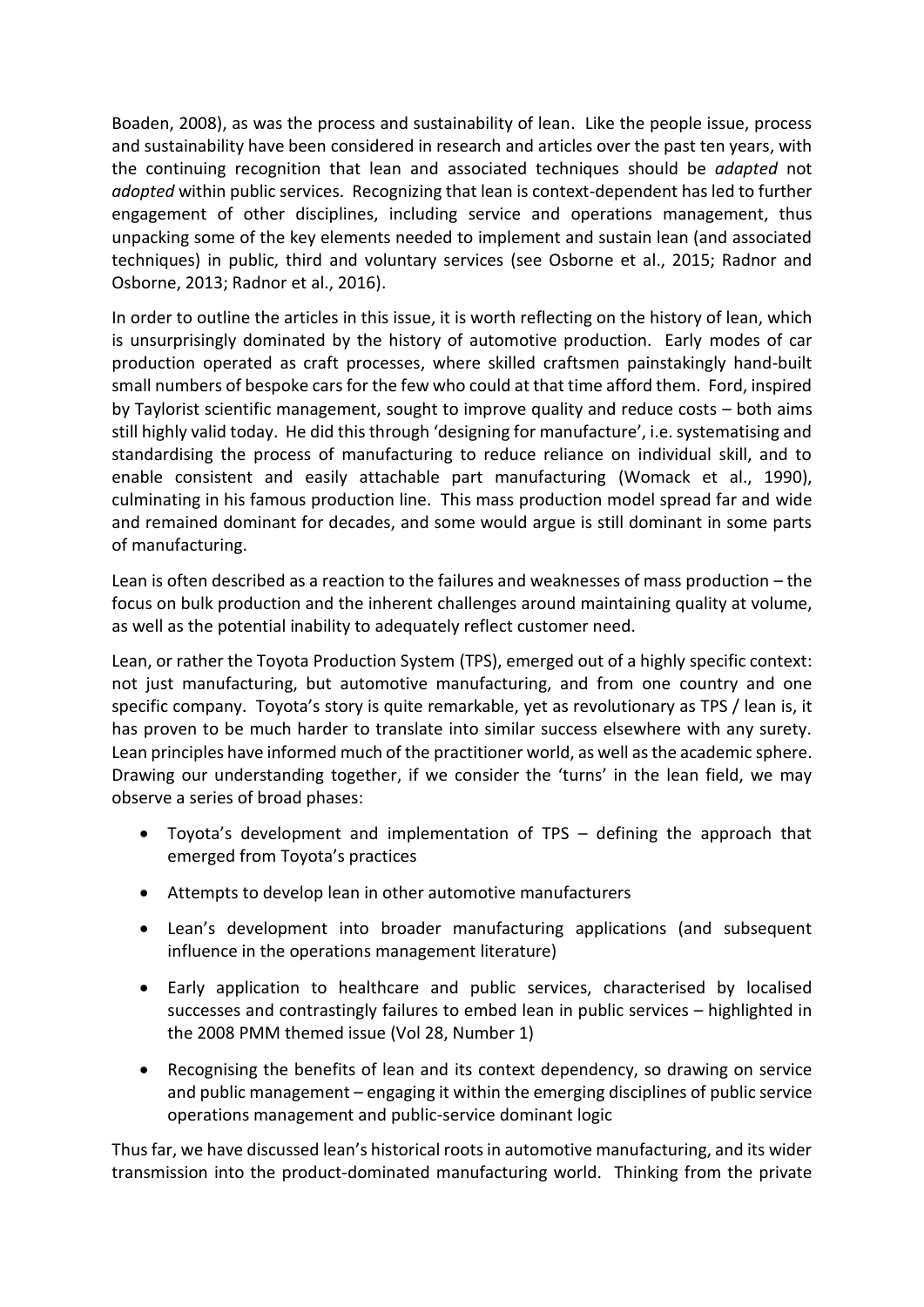sector, and particularly that of manufacturing practices, has been part of a hegemonic paradigm influencing much of the earlier literature concerning services, and public-sector management.

Yet here, too, lean has been influential, making the transition into service management, and becoming part of the developing body of work that includes co-production, and the creation of public-service dominant logic (Osborne et al., 2013). A public-service dominant logic embraces the differences between products and services (i.e. their intangibility, immediacy of consumption, and inability to be stored) but also poses significant questions about the distinctiveness of public services and how this should be considered as a critical facet of public service management.

As the phases represent for applied concepts such as lean, the 'practice turn' is a strong one, and a primary driver of development. As such, it features significantly in this issue, as we begin to examine the current status of lean within the public sector.

It is thus appropriate to consider lean as current practice (where we are now) and as future directions (where we think it should go). Cycles of experimentation and operationalization of lean have led to maturation in terms of the spread and sophistication of some organizations, yet these are not without problems (Radnor and Osborne, 2013), and failure rates are perhaps as high as 90% (Bhasin and Burcher, 2006).

This leads us to use this themed issue to consider implementation issues such as the centralization/ decentralization tension in the Holmemo and Ingvaldsen paper  $(p \, x \times x)$  and consideration of new implementation models of lean such as Bateman, Esain, and Lethbridge (p xxx).

Research about the current state of lean usage, such as that reported by Fournier and Jobin  $(p \, xxx)$  indicate that many of the well-known problems of implementation in large public service sectors such as health endure across many different countries. Even though lean cases have been well-reported, it is striking how these ideas are still not well understood in many parts of the public service sector.

The UK (and many other Western economies) have suffered in the post-2008 global financial crisis, and this has led to extensive cuts in public funding. These cuts may have simultaneously increased the need to public services to reduce waste and refocus their efforts on providing lean services, whilst also harming the capacity of those same organizations to implement lean. In this issue, Martin  $(p \, x \, x)$  draws together these challenges in the UK setting, highlighting an opportunity to rethink lean implementation for UK public services, as well as addressing the fundamental notion of what we want public services to be; an effective approach to lean may hold some of the answers to these questions.

It may also be that many of these organizations will thus need to draw on external advice and expertise if they are to adapt and develop lean for the range of contexts. Bateman, Esain, and Lethbridge  $(p \, x \times x)$  articulate some of the pitfalls of implementation approaches in their exploration of platforms and pillars, and Williams and Radnor's (p xxx) concept of operating bandwidth addresses the challenges facing public sector organizations in retaining sufficient operating capacity to be able to adopt lean in pressured operating environments. Leggat, Stanton, Bamber, Bartram, Gough, Germann and Sohal (pxxx) continue to reinforce the need for a whole implementation approach with their 4Ps, emphasizing the need for both good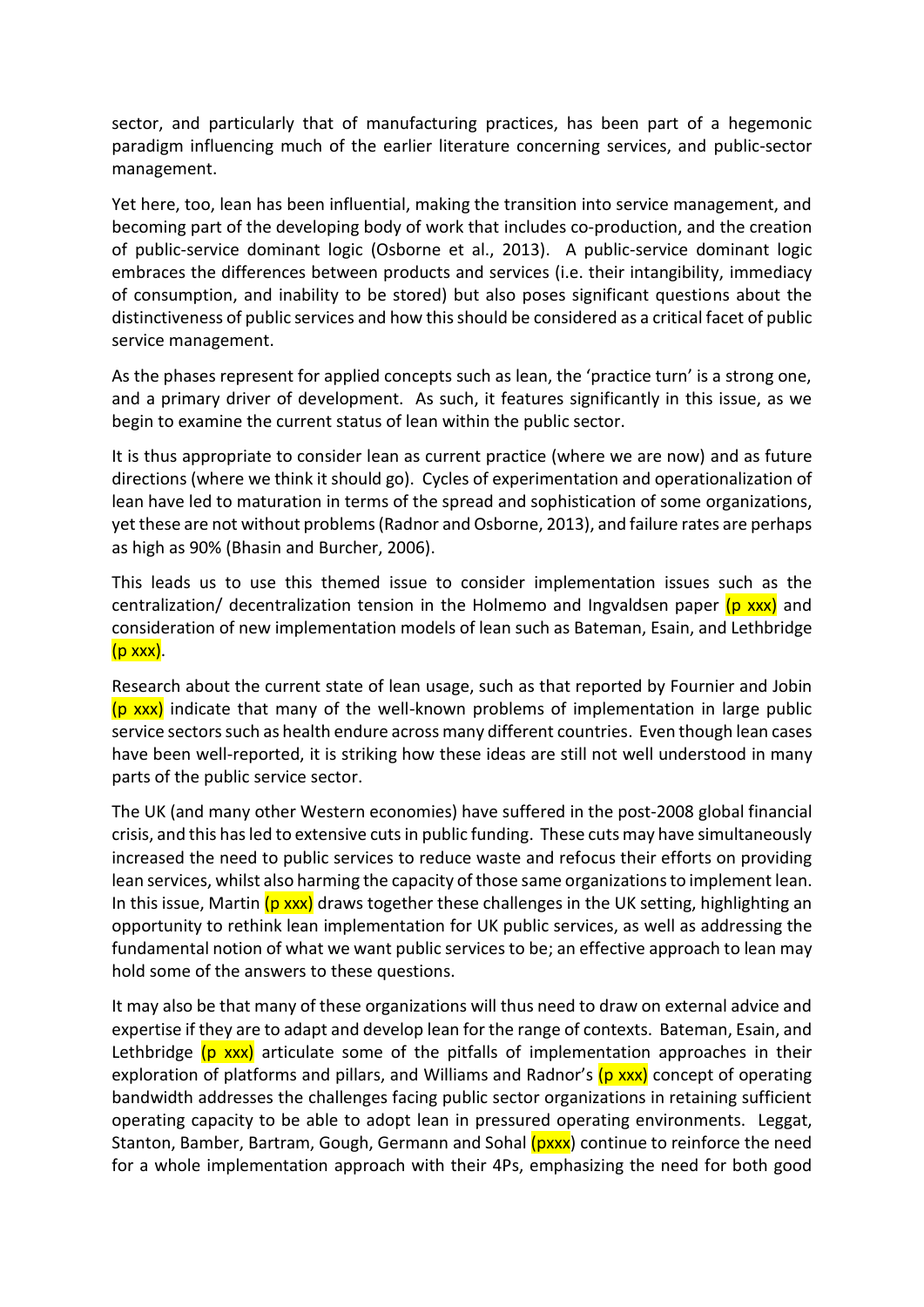leadership through the development and engagement of an effective and comprehensive plan, and good management through performance evaluation (following up through measurement).

Thus, as we take this reflective examination of lean, in terms of experiences, concepts, and implementation, it may feel natural to consider how lean has influenced public services; certainly, on this question the evidence is mixed. Some have considered how lean's application may have been flawed initially (Radnor et al., 2012; Radnor and Osborne, 2013), and whether these failures are due a lack of fit between lean and public service, or whether inadequate management lies at the heart of these situations. It is hard not to conclude that much of lean's potential remains an unfulfilled promise: for some a panacea, and others still a paradox. Yet perhaps we could also ask a more appropriate question: how public management has influenced lean, or how it should?

Lastly, we, the editors, would like to acknowledge the generosity of our reviewers for this special issue, namely: the British Academy of Management's *Operations, Logistics, and Supply Chain Management Special Interest Group*, and Loughborough University's *Centre for Service Management;* the support of both has been invaluable in putting this issue together.

- BATEMAN, N., CHESTER BUXTON, R. & RADNOR, Z. 2017. The status of continuous improvement in ICiPS members in 2015. *The status of continuous improvement in ICiPS members in 2015*  [Online]. Available from: [http://www.icips.org/files/E82319FC-EB7B-DCE4-67C6-](http://www.icips.org/files/E82319FC-EB7B-DCE4-67C6-260D23DDC7FB.pdf) [260D23DDC7FB.pdf.](http://www.icips.org/files/E82319FC-EB7B-DCE4-67C6-260D23DDC7FB.pdf)
- BHASIN, S. & BURCHER, P. 2006. Lean viewed as a philosophy. *Journal of manufacturing technology management,* 17**,** 56-72.
- CARTER, B., DANFORD, A., HOWCROFT, D., RICHARDSON, H., SMITH, A. & TAYLOR, P. 2011. Lean and mean in the civil service: the case of processing in HMRC. *Public money & management,* 31**,** 115-122.
- CARTER, B., DANFORD, A., HOWCROFT, D., RICHARDSON, H., SMITH, A. & TAYLOR, P. 2017. Uncomfortable truths–teamworking under lean in the UK. *The International Journal of Human Resource Management,* 28**,** 449-467.
- GALSWORTH, G. 2005. Visual workplace: visual thinking. *Visual-Lean Enterprise Press, Portland*.
- HOLWEG, M. 2007. The genealogy of lean production. *Journal of operations management,* 25**,** 420-
- 437. LIKER, J. K. 2004. *The Toyota way*, Esensi.

OHNO, T. 1988. *Toyota production system: beyond large-scale production*, CRC Press.

- OSBORNE, S. P., RADNOR, Z., KINDER, T. & VIDAL, I. 2015. The SERVICE Framework: A Public-servicedominant Approach to Sustainable Public Services. *British Journal of Management,* 26**,** 424- 438.
- OSBORNE, S. P., RADNOR, Z. & NASI, G. 2013. A new theory for public service management? Towards a (public) service-dominant approach. *American Review of Public Administration,* 43**,** 135- 158.
- RADNOR, Z. & BOADEN, R. 2008. Lean in public services—panacea or paradox? *Public Money & Management,* 28**,** 3-7.
- RADNOR, Z., HOLWEG, M. & WARING, J. 2012. Lean in healthcare: the unfilled promise? *Social Science & Medicine,* 74**,** 364-371.
- RADNOR, Z. & OSBORNE, S. P. 2013. Lean: A failed theory for public services? *Public Management Review,* 15**,** 265-287.